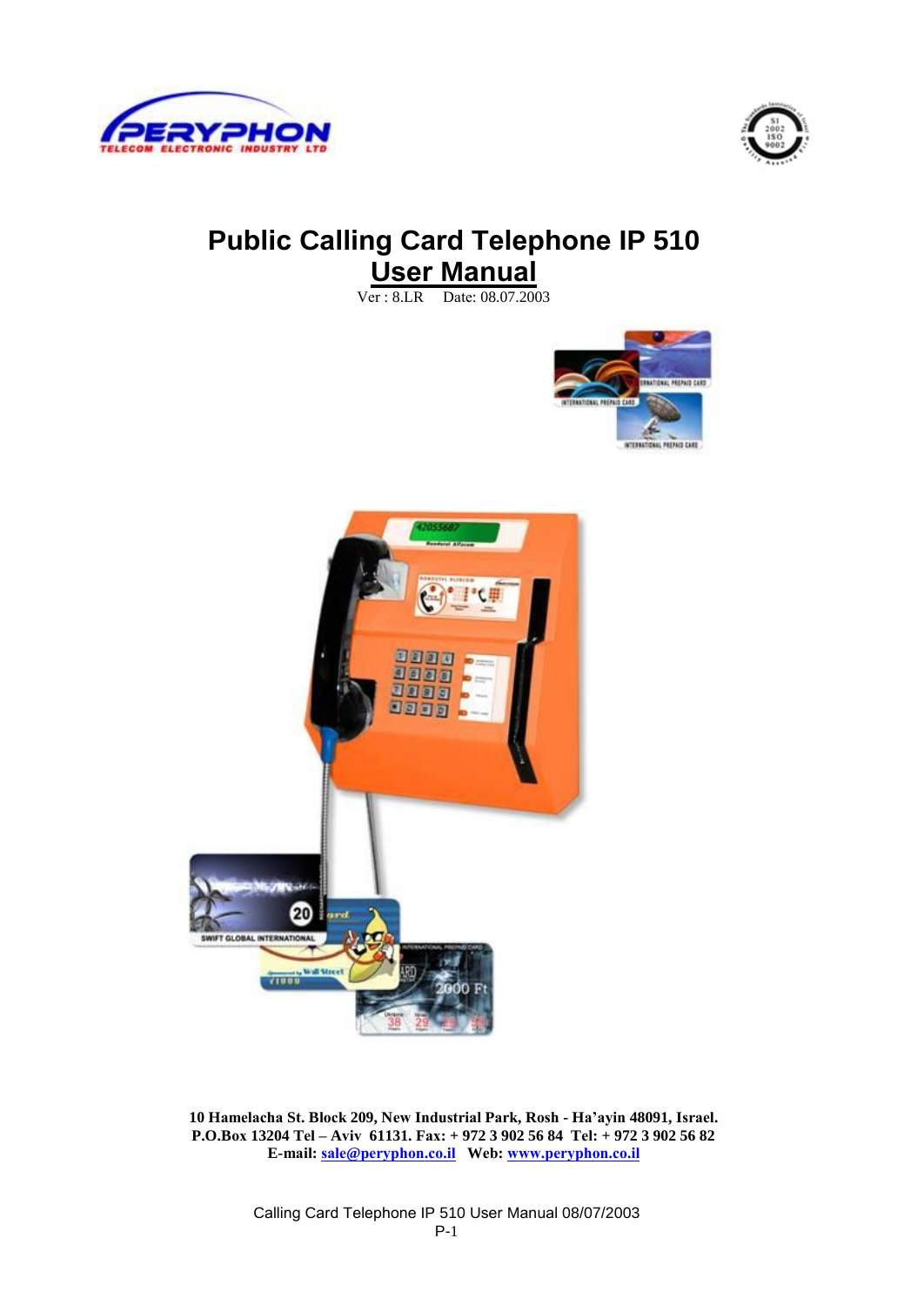# **Dear Customer** 2

We thank you for buying our Public Calling Card Telephone IP 510 and wish you success and enjoyment in using it.

The telephone is planned for easy operation by the client without any need of special explanation apart from looking at the instructions displayed on the front of the phone and following them.

We're sure that this telephone will be a good replacement to the existing system, using regular phone and random collection.

When using a calling card, the customer enjoys low rates for international and an intercity calls through the Prepaid Platform.

In order to have the most advantages of the Public Calling Card Telephone IP 510, please read the installation and operation instructions.

For operating instructions and technical support, please contact customer service.

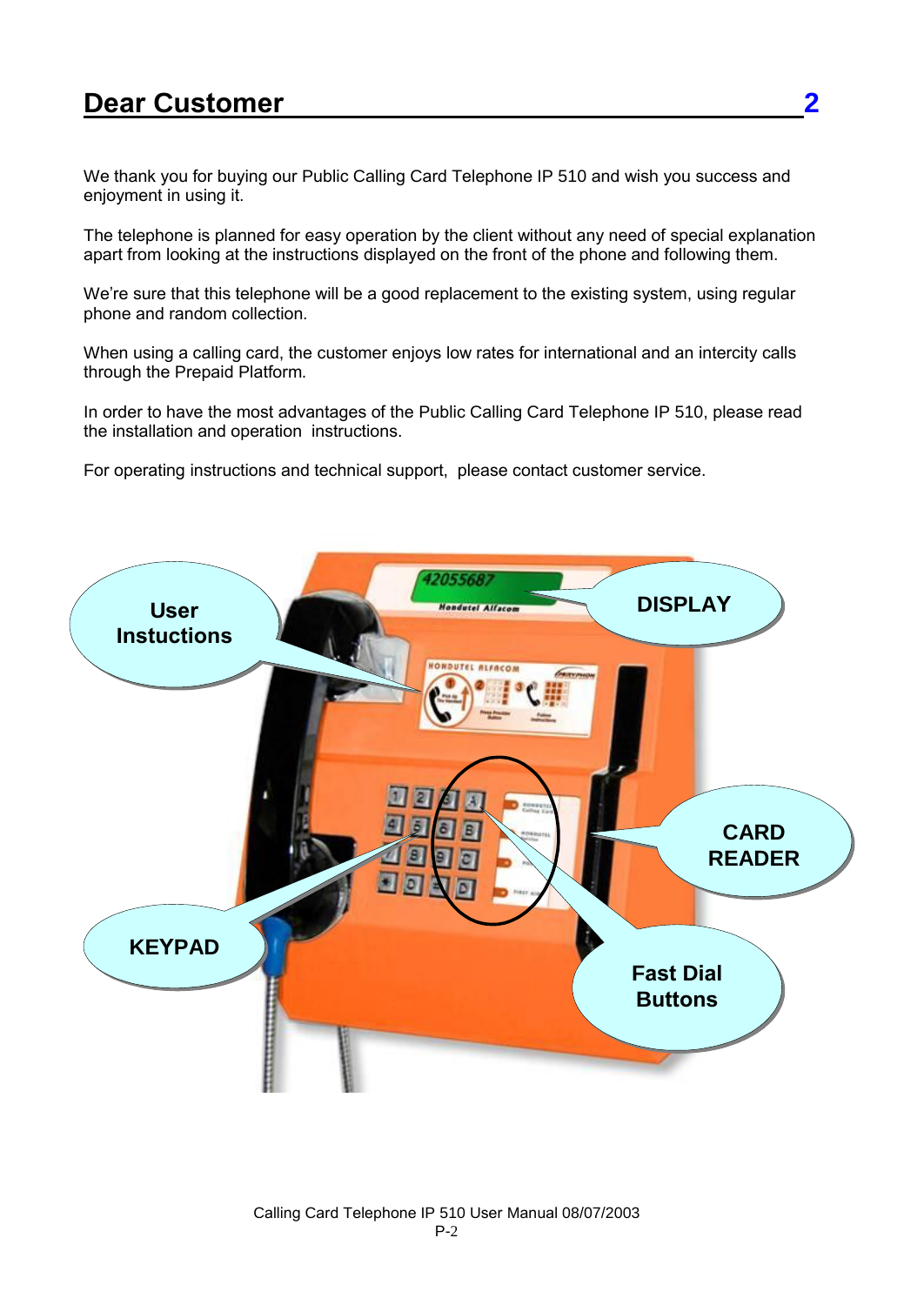#### **Reliability of the product:**

The Public Calling Card Telephone IP 510 is designed to be used as a medium connected to the country's communication system. The manufacturer won't be responsible for any damage caused due to improper use of this telephone and/or improper installation.

#### **Humidity and dust:**

Avoid using the Public Calling Card Telephone IP 510 in especially humid and dusty locations, otherwise some components may be damaged.

#### **Rain:**

The phone must be installed in a proper telelphone booth to avoid direct contact with rain.

#### **Position in which to install the phone:**

Install the telephone vertically, (straight).

Name of the owner and operating instructions should be installed close to the phone and easy to read.

#### **Comments:**

- 1. You can connect the Public Calling Card Telephone IP 510 to the PSTN telephone line 48-60 volt DC 20-120 mA current line.
- 2. There will be no refund for prepaid cards.
- 3. Expiriy date of the card is printed on it.

#### **The package contains:**

- 1. Public Calling Card Telephone IP 510
- 2. Warranty document
- 3. Manual for user
- 4. 2 keys for the phone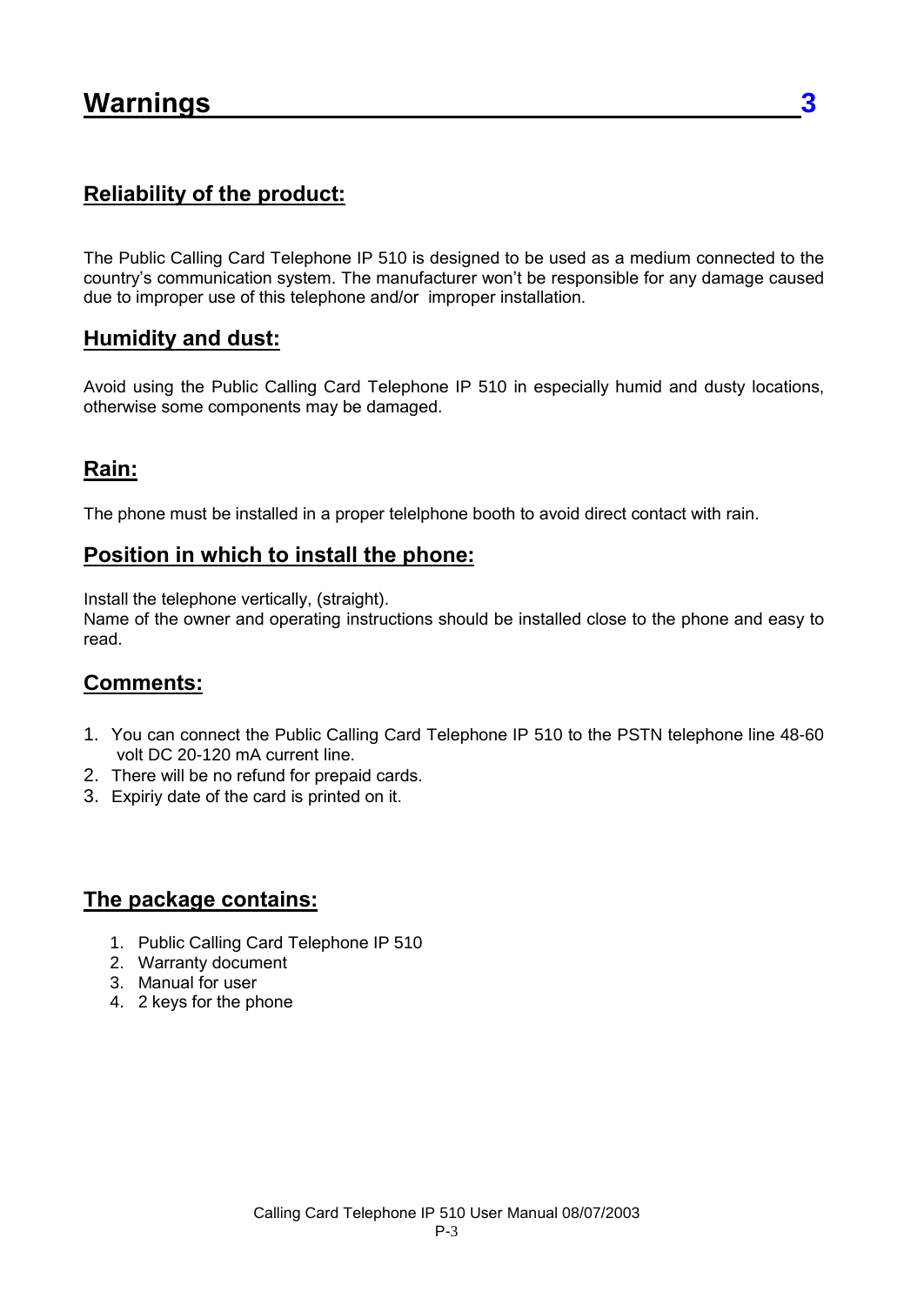#### **Installation:**

- 1. Bore 4 holes in diameter of 7mm according to the place of the screws in the back of the phone and at a height of 1.4 Meters from the floor. Connect the phone to the wall by 25mm screws.
- 2. Connect Alkaline 9V battery. (Located on to PCB)
- 3. Connect the telephone to the country's phone network, connect the Public Calling Card Telephone IP 510 to the line socket in the wall.
- 4. Lift the Handset.
- 5. The display will show ( See page 5: Placing a call. Option onet) :



6. If the battery is not connected or empty, the display will show a message to the customer.

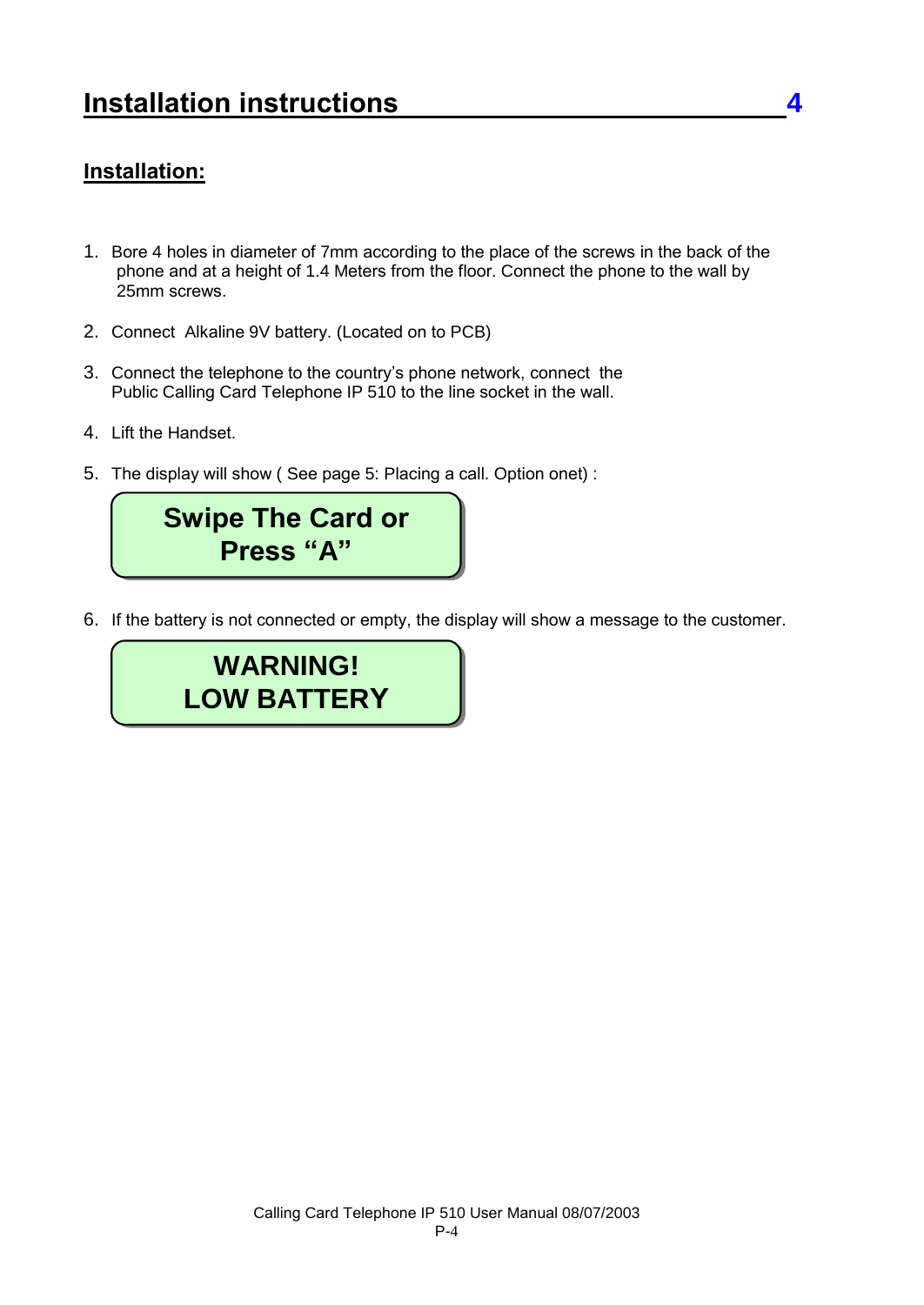## **Function buttons:**  $\mathbf{A}$ **,**  $\mathbf{B}$ **,**  $\mathbf{C}$  **and**  $\mathbf{D}$

## **Placing a call**



1. Lift the handset and listen for dialing tone.

- 2. Press the fast-dial button  $\|\mathbf{A}\|$  to call Prepaid Platform.
- 3. Listen to instructions from the Prepaid Platform and enter PIN number from card when requested to do so.
- 4. Upon hearing that your PIN number has been accepted, enter your destination number, including country code in the case of an international call, and city code in the case of an inter-city call.

#### **Follow on Call**



In case of a need to dial an extra number, once the pin number was given already by the subscriber, there is no need to place back the handset. The only need in such a case would be to push first the button  $\mathbf{B}$  follow the written instruction on the display, than dial the complete destination number.

### **Redial function**



For redialing the same number, do not replace the handset, but only press fast-dial button  $|C|$ 

## **Volume control function**



#### **Placing an emergency or toll-free call**

- 1. Lift the receiver and listen for dialing tone
- 2. Dial a number

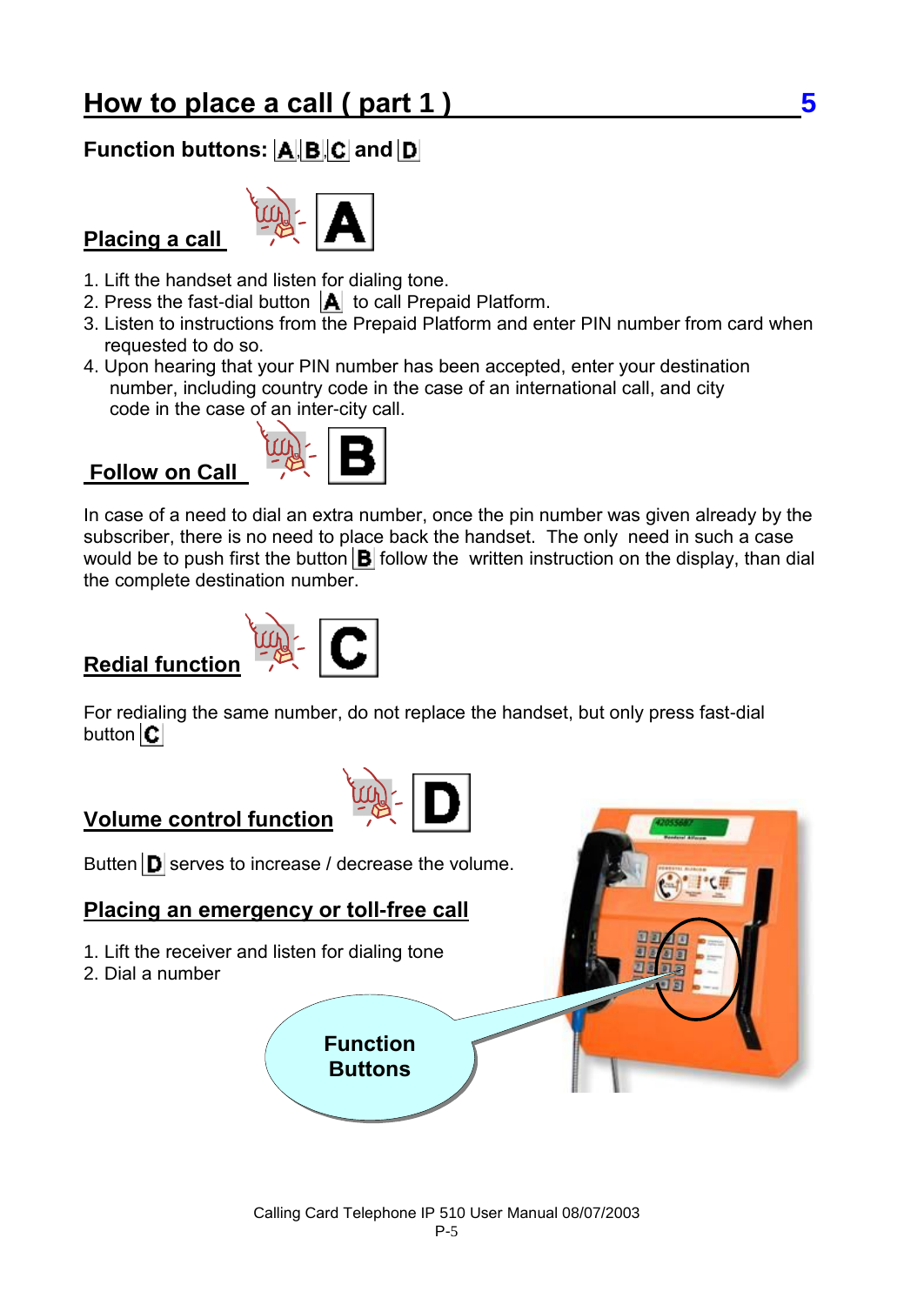**1. The user has to operate according to the recorded and displayed instructions.** 



**2. Instruction for using prepaid telephone cards ( For example ):** 

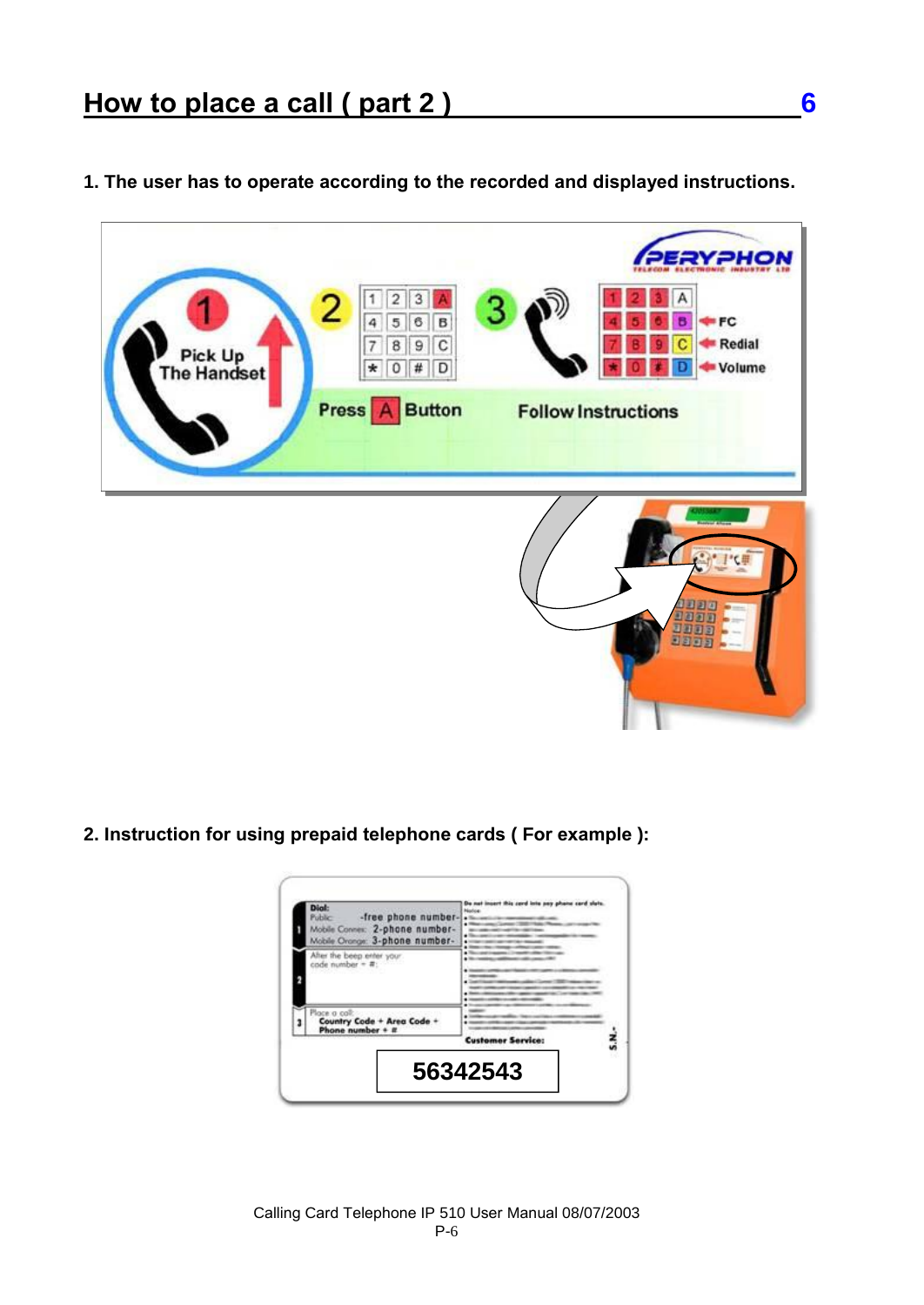#### **Setup:**

For entry to SETUP MENU:

- 1. Open the phone with the key, push the **PROGRAMMING** button (The button is located on the main circuit) and lift the handset. After 2 sec. release the **PROGRAMMING** button.
- 2. Display is showing:



3. After display showing:



4. To scroll down on menu use button  $\mathbf{D}$ , to scroll up use button  $\mathbf{A}$ 

### **SETUP MENU**

#### **Access Number**

| <b>Function</b>                         | <b>Display</b>    | <b>Notes</b>                                                                    |
|-----------------------------------------|-------------------|---------------------------------------------------------------------------------|
| <b>Access Number</b><br>Up to 22 digits | A0 On/Off         | Function On/Off. Press $ \cdot  $ to switch on/off (saved automatically).       |
|                                         | A1                | In A1 you can program the access number of provider or any other number         |
|                                         | XXXXXX            | you wish. Up to 22 digits can be entered. To save the number press $\mathbf{B}$ |
|                                         |                   | Delay time permitted between dialing provider no. and pin no. (From 1-39)       |
|                                         | A <sub>2</sub> 05 | seconds). To set time press $ \mathbf{H} $ button to increase by 1 second. On   |
|                                         |                   | reaching 39 it returns to 1. It is saved automatically.                         |

#### **Incoming Call Keyboard On/Off ( Keyboard can be used after incoming call )**

| <b>Function</b>                  | <b>Display</b>                    | <b>Notes</b>                                                                            |
|----------------------------------|-----------------------------------|-----------------------------------------------------------------------------------------|
| <b>Incoming Call</b><br>Keyboard | <b>In.Call</b><br>Keyboard<br>Off | Function On/Off. Press $ \mathbf{\mathbf{\#}} $ to switch on/off (saved automatically). |

#### **Mode: Public/Private**

| <b>Function</b> | <b>Display</b>         | <b>Notes</b>                                                                    |
|-----------------|------------------------|---------------------------------------------------------------------------------|
| Mode            | Mode:<br><b>Public</b> | Telephone profile. Press $ \mathbf{H} $ to switch on/off (saved automatically). |